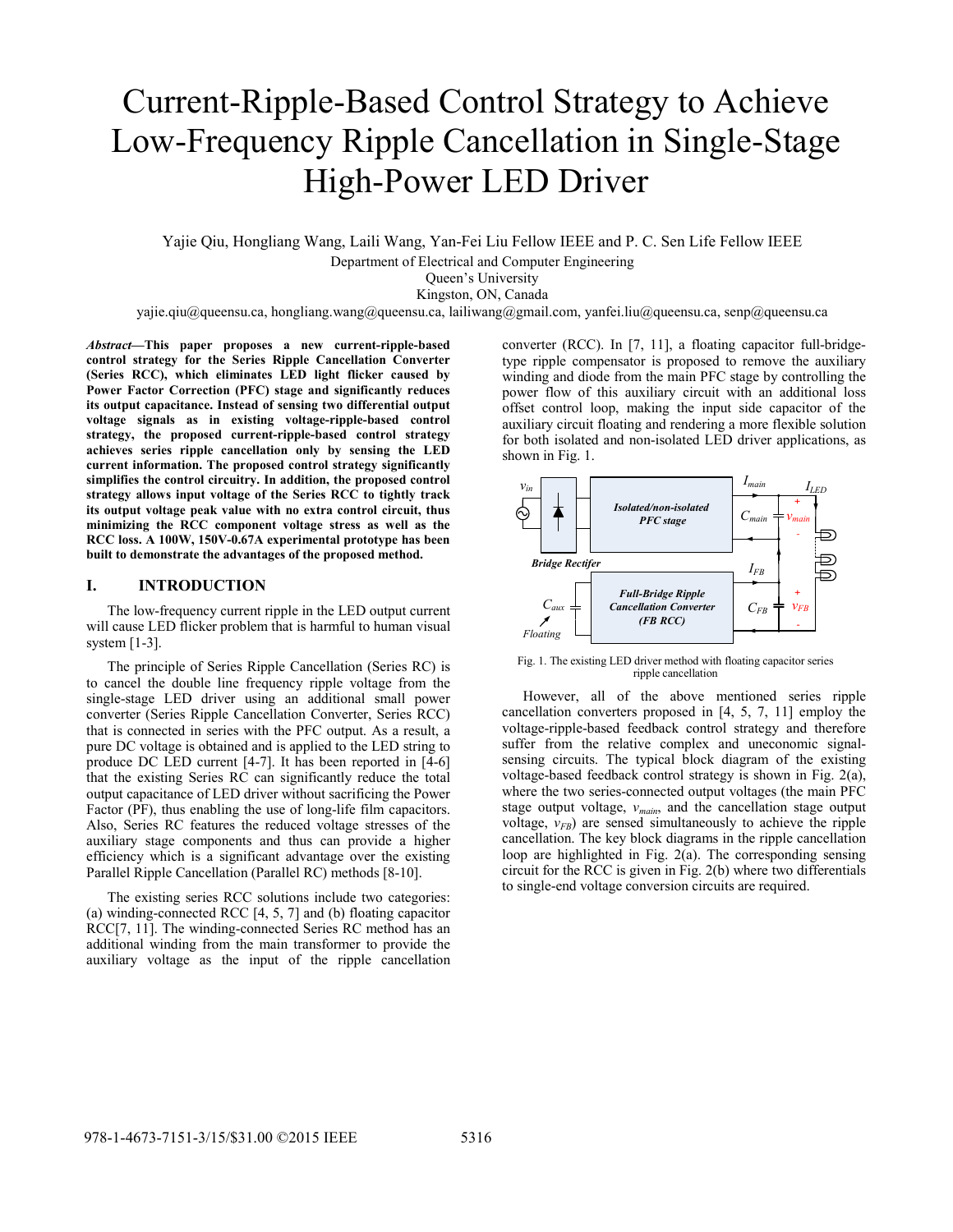

(b) Implementation circuit of RCC part

Fig. 2. The existing voltage-ripple-based control strategy for series ripple cancellation

This paper proposes a current-ripple-based feedback strategy aiming to achieve the series cancellation based on sensing LED current only. As the LED current is also a basic controlled item for the main stage PFC controller, the sensing circuit to achieve Power Factor Correction (PFC) in the main stage can be also used to achieve series ripple cancellation (Series RC), which significantly simplifies the control circuit.

This paper is organized as follows: Section II introduces the principle of the proposed method, Section III discusses the main advantages of proposed control method, Section IV provides the experimental results, and Section V concludes the paper.

# **II. Proposed Current-Ripple-Based Feedback Control Strategy**

### *A. Proposed System Block Diagrams*

The proposed control strategy is current-ripple-based and consists of two current control loops: (i) the main PFC stage control loop regulating the average LED current and (ii) the current-ripple-based control loop suppressing the double-linefrequency LED current ripple. The input side and output side of PFC stage is isolated (as shown by a double dotted line in the center of the figure). The complete control diagram is given in Fig. 3, where the proposed current-ripple-based control loop is highlighted in red.



Fig. 3. Proposed current-ripple-based control strategy for series ripple cancellation

This highlighted loop includes one AC current ripple sensing block and one compensation network  $(G<sub>C2</sub>)$ . The ripple cancellation rule is straightforward: the double-line-frequency current ripple  $(i_{rip})$  is sensed by blocking the DC component of the LED current (*iLED*) and then it is controlled to approach a non-ripple reference (*Irip\_ref*=0), generating the error signal  $(i_{rip-err})$ . Based on this error signal, the compensation network regulates the SPWM control signal (*vspwm\_ctrl*) to force the fullbridge RCC to generate an out of phase double-line-frequency voltage ripple and the resulting LED current,  $i_{LED(t)}$  to be nonripple  $(i_{rip}=0)$ . In this way, the double-line-frequency component in the LED current is significantly suppressed. It is noticed from Fig. 3 that both the PFC controller output ( $v_{pfc}$ <sub>ctrl</sub>) and the proposed current ripple suppression controller output  $(v_{sym-ctrl})$  are based on the LED current  $(i_{LED})$ , rather than the output voltage signals. Therefore, the PFC controller and the current ripple cancellation controller share the same LED current sensing circuit in the proposed control strategy. In practical implementation, to avoid the negative part of the sensed AC current ripple signal, a level shifter is applied to both the sensed current ripple (*irip*) and its reference  $(I_{rip, ref} = V_{bias})$  in the experiment.

## *B. Power Structure and Control Circuit*

The power circuit of the flickering-free LED driver with an isolated single-stage Flyback PFC stage is shown in Fig. 4, where a floating capacitor full-bridge inverter is used as the series RCC (highlighted in the blue box).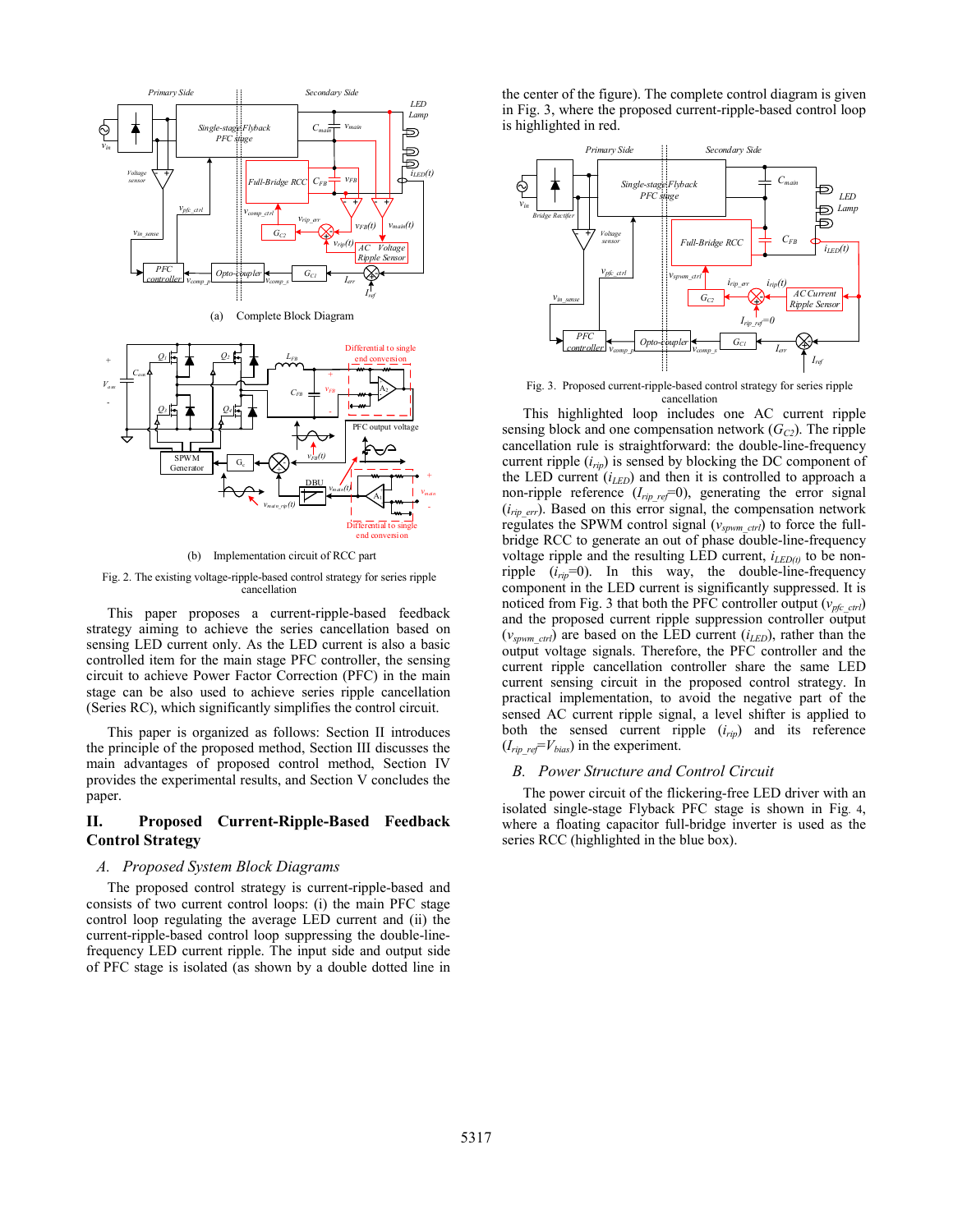

The proposed current-ripple-based control strategy simplifies the original controlling circuit in [11] by removing two differential sensing to single-end voltage conversion circuits. The detailed control circuit for the FB RCC (the highlighted blue part in Fig. 4) is illustrated in Fig. 5.



Fig. 5. Proposed current-ripple-based controller circuit.

With the proposed control strategy, the Full Bridge RCC rebuilds a reversed AC voltage ripple to cancel the double line frequency current ripple in the LED output current. The peak to peak value of the main stage's output ripple voltage *Vripple* can be evaluated via the LED current, *ILED*, and the output capacitance, *Cmain*, as shown in (1).

$$
V_{\text{ripple}} = \frac{P_{\text{in}}}{\omega \times C_{\text{main}} \times V_{LED}} = \frac{I_{LED}}{2\pi \times f \times C_{\text{main}}}
$$
(1)

# **III. Advantages of the proposed current-ripplebased ripple cancellation method**

#### *A. Ripple cancellation performance*

An LED load could consist of several LED chips connected in series, as shown in Fig. 6(a).The linear model of each LED chip is shown in Fig. 6(b). It consists of an equivalent voltage source  $(V_{\text{fwd}})$  in series with an ideal diode and a small resister (*RLED*).The relationship between the LED voltage and the current is dependent on the characteristics of the LED load, and is expressed in (2). The resistance and forward voltage of a LED load is dynamic with the forward current, but can be considered constant for a given average output current.



(a) LED string load (b) Equivalent circuit model of a single LED Fig. 6. Equivalent circuit model of LED string load

The relationship between the LED voltage and current ripple is expressed in (3).

$$
I_{LED} = \frac{V_{LED\_string} - nV_{fwd}}{nR_{LED}}
$$
\n(2)

$$
\Delta I_{LED} = \frac{\Delta V_{LED\_string}}{nR_{LED}}
$$
\n(3)

Given the low equivalent resister characteristic as well as the nonlinearity of the LED load, even a small LED voltage ripple ( $\Delta V_{LED\ string}$ ) may result in a large LED current ripple ( $\Delta$ *ILED*). This assigns a tough task for the existing strategy proposed in [4, 5] intending to cancel the current ripple by limiting the voltage ripple when the voltage ripple is too small to be detected.

In addition, compared to the voltage-ripple-based cancellation method requiring two differentially sensed voltage signals, the proposed current-ripple-based method only senses the current ripple and compares it to a zero reference (a DC voltage), potentially avoids the error due to the mismatch between the two sensing circuits, and thus leading to a more effective solution to cancel the current ripple.

# *B. RCC input voltage auto-tracking for minimizing the RCC loss at different loads*

In order to adept different LED-load combinations, customer requires the drivers to handle a wide output voltage range under the rated output current. The ratio of the highest output voltage over the lowest output voltage is usually higher than 1.5 times (e.g.  $V_{LED}$ =90~150V). With the existing ripple cancellation technologies proposed in [4, 5], given the auxiliary winding turn ratio is fixed, the component voltage rating has to be overdesigned under the low output voltage operation (e.g.  $V_{LED}$ <150V) to fit the voltage stress at the highest output voltage operation (e.g.  $V_{LED}$ =150V), resulting a non-optimal solution in terms of the component voltage stress as well as the FB RCC efficiency.

As to the ripple cancellation method with a floating capacitor proposed in [11], the peak to peak value of the double line frequency voltage ripple in PFC output, *Vripple*, is only proportional to the LED output current  $I_{LED}$  as well as the PFC output capacitance *Cmain*, given the line frequency *fline* is fixed. Therefore, the voltage stress of the floating capacitor  $(C_{aux})$  is designed based on the highest LED current  $I_{LED}$  as the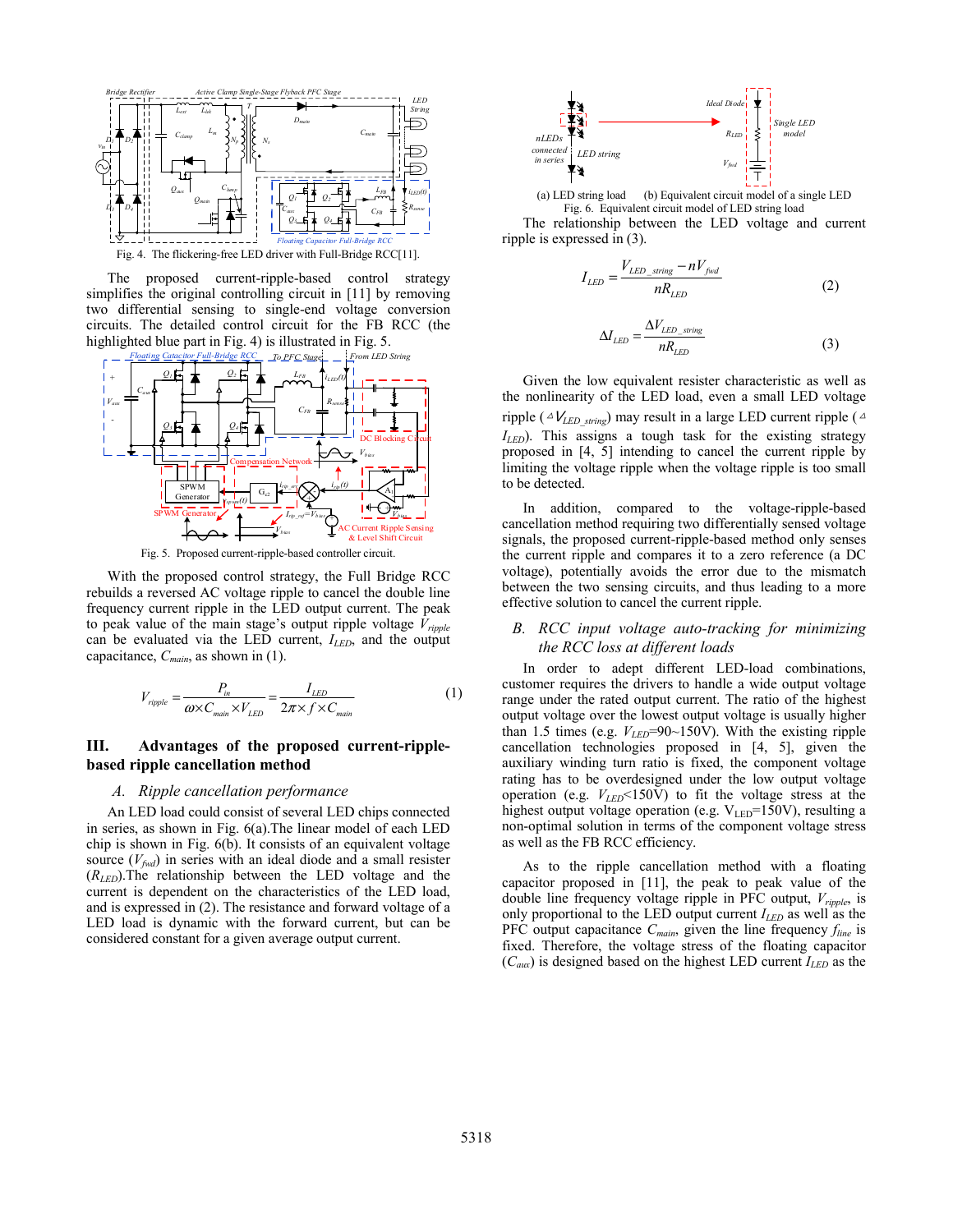worst case and can be reduced close to but a bit higher than the peak voltage ripple at full load. However, since the floating capacitor voltage is regulated and fixed when the design is done, the floating capacitor voltage can be way higher than the peak of the low frequency voltage ripple under the light LED current load, resulting in the unnecessary loss in FB RCC.

The proposed current-ripple-based method can achieve optimization of the ripple cancellation with the minimum floating capacitor voltage regardless the LED output voltage  $(V_{LED})$  and loads  $(I_{LED})$  by nature. The mechanism is as follow: As shown in Fig. 4, the FB RCC input voltage  $V_{aux}$  voltage is initially charged to exceed the peak value of *Vripple* by *ILED* due to its unidirectional flowing characteristic and then the voltage start decreasing due to the loss in the FB RCC. This results *Vaux* to be less than *Vripple* where the sinusoidal peaks are lost. The resulting LED current presents small drop (less than its nominal value) at each valley of  $v_{FB}$ . The small distortion makes the RCC consumes less energy during each positive half cycle than that it receives during each negative cycle, offsetting the RCC loss. The current bumps are fixed when the energy saved by the distortion equals to total RCC loss in each 120Hz cycle. As a result, the RCC input voltage is auto-tuned and kept very close to but a bit less than the peak value of output voltage without extra input voltage regulation loop. Since the FB RCC loss is in proportional to its input voltage (given the fixed output AC voltage), with the proposed current-ripplebased method, the FB RCC component voltage stress and the loss are minimized. It should be noticed that the voltage-ripplebased control strategy can also achieve auto-tracking but is not sensitive enough for the low-equivalent-resister LED loads, therefore an additional loss offset loop is added [11] to enhance the ripple cancellation performance.

#### **IV. EXPERIMENTAL VERIFICATION**

The parameters of a 100W proposed LED driver are shown in Table 1.

#### *A. Ripple cancellation performance*

Fig. 7(a) and Fig. 7(b) show that the proposed method produces a very small LED driving voltage ripple @120Hz (0.23V RMS when  $V_{LED}$ =150V; 0.12V RMS when  $V_{LED}$ =90V) with only  $60.7\mu$ F total output capacitance  $(C_{main} + C_{FB})$ . According to (1), when using conventional single-stage LED drivers, such a small ripple voltage can be only achieved when the output capacitance is increased to 2760μF. Therefore, the total required output capacitance of conventional single-stage solution is reduced by 97.8%!

## *B. FB RCC input voltage auto-tracking performance*

Corresponding to (1), Fig. 8(a) and Fig. 8(b) present the same 37V voltage ripple of main stage (CH1) at the same LED current (CH4, 0.67A) but the different LED voltages  $(V_{LED} = 150V$  in Fig. 8(a) and  $V_{LED} = 90V$  in Fig. 8(b)). Fig. 8(a), Fig. 8(c) and Fig. 8(d) show the different main stage voltage ripples (CH1) corresponding to the different LED currents

| <b>Table 1. Prototype Parameters Values</b>        |                                    |
|----------------------------------------------------|------------------------------------|
| <b>Specifications of LED driver</b>                |                                    |
| Line input voltage $(v_{in})$                      | 110V                               |
| LED output voltage $(V_{LED}$                      | $90 - 150V$                        |
| Rated LED output current $(I_{LED}$                | 0.67A                              |
| Rated power $(PO)$                                 | 100W                               |
| Line frequency $(f)$                               | 60Hz                               |
| <b>Active Clamp Single-stage Flyback PFC Stage</b> |                                    |
| Output Capacitor $(C_{main})$                      | 56 μF (250V Film Cap)              |
| Switches $(Q_{main} Q_{aux})$                      | SPP11N80C3                         |
| Diode $(D)$                                        | C3D16060                           |
| Turns Ratio $(N_p:N_s)$                            | 1.2:1                              |
| Magnetizing Inductance $(L_m)$                     | 1300 µH                            |
| Internal Leakage Inductor (L <sub>lek</sub> )      | 33 µH                              |
| External Leakage Inductor $(L_{ext})$              | 15 uH                              |
| Active Clamp Capacitor (Cclamp)                    | 470 nF (400V Film Cap)             |
| Single-stage PFC Controller                        | <b>NCP1652A</b>                    |
| <b>FB RCC Stage</b>                                |                                    |
| Switching Frequency $(f_{sw})$                     | 156 KHz                            |
| Input Floating Capacitor $(C_{\text{aux}})$        | $10 \mu$ F $\times$ $12$           |
|                                                    | (50V 1206 Ceramic Cap)             |
| Output Inductor $(L_{FB})$                         | $22 \mu H$                         |
| Output Capacitor $(C_{FB})$                        | $4.7 \text{ }\mu\text{F} \times 1$ |
|                                                    | (50V 1206 Ceramic Cap)             |
| Full-bridge Switches $(Q_1 \sim Q_4)$              | TPN11003NLLO×4                     |
|                                                    | $(30V, 11m\Omega)$                 |
| <b>LED String Load</b>                             |                                    |
| LED Chip Part Number                               | XMLEZW-02-0000-                    |
|                                                    | 0B00T527F (15~27pcs for            |
|                                                    | different load combination)        |
| Forward Voltage/pcs $(V_f)$ Typ                    | 6 V                                |
| Max Current $(I_{max})$                            | 2A                                 |
| Luminous Flux/pcs @ 670 mA                         | 270 lm                             |

(CH4) at the same LED voltage  $(V_{LED} = 150V)$ . According to the analysis in III(B), with small bumps occur on the LED output current, the average value of input voltage  $V_{Caux}$  (CH3) is able to be auto-tuned close to the CH1's peak values (FB RCC output voltage,  $v_{FB}$ ) under all the given conditions: (a)*VLED*=150V, *ILED*=0.67A (b) *VLED*=90V, *ILED*=0.67A (c) *VLED*  $=150V$ ,  $I_{LED} = 0.4A$  (d)  $V_{LED} = 150V$ ,  $I_{LED} = 0.2A$ . So that the RCC components' voltage stress is reduced and the RCC efficiency can be improved.

# *C. System efficiency and power factor correction performance*

With the help of RCC input voltage auto-tracking mechanism, the experimental prototype shows a system efficiency of 91% and 92% (given *vin*=110Vac and 220V). Fig. 9 shows the corresponding input voltage and input current waveforms of proposed method, which has achieved the PFs of 0.990 and 0.953. More experimental results under the universal AC input are shown in Fig. 10, where a peak system efficiency of 92.5% has been achieved. The FB RCC stage loss is generally less than 1% under different input voltage, as shown in Fig. 11. Dimming performance of the proposed LED driver is also given in Fig. 12. Under both the nominal input voltages (110Vac and 220Vac), the half-load  $(P<sub>O</sub>=50W, V<sub>LED</sub> \approx 150V)$ system efficiency are generally higher than 88.5% and the PF are over 0.9.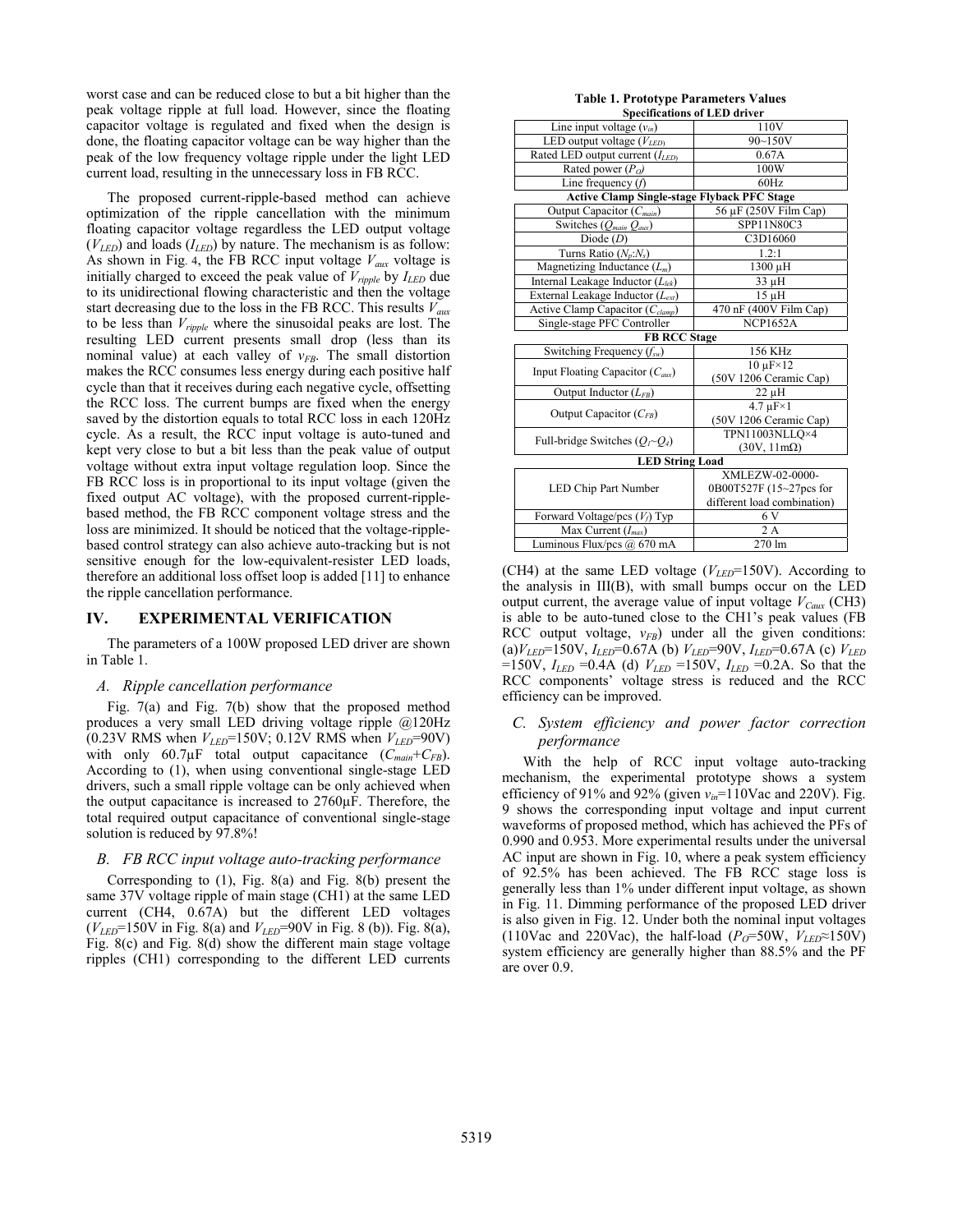

Fig. 8. FB RCC input voltage auto-tracking performance, when  $V_{in}$ =110Vac.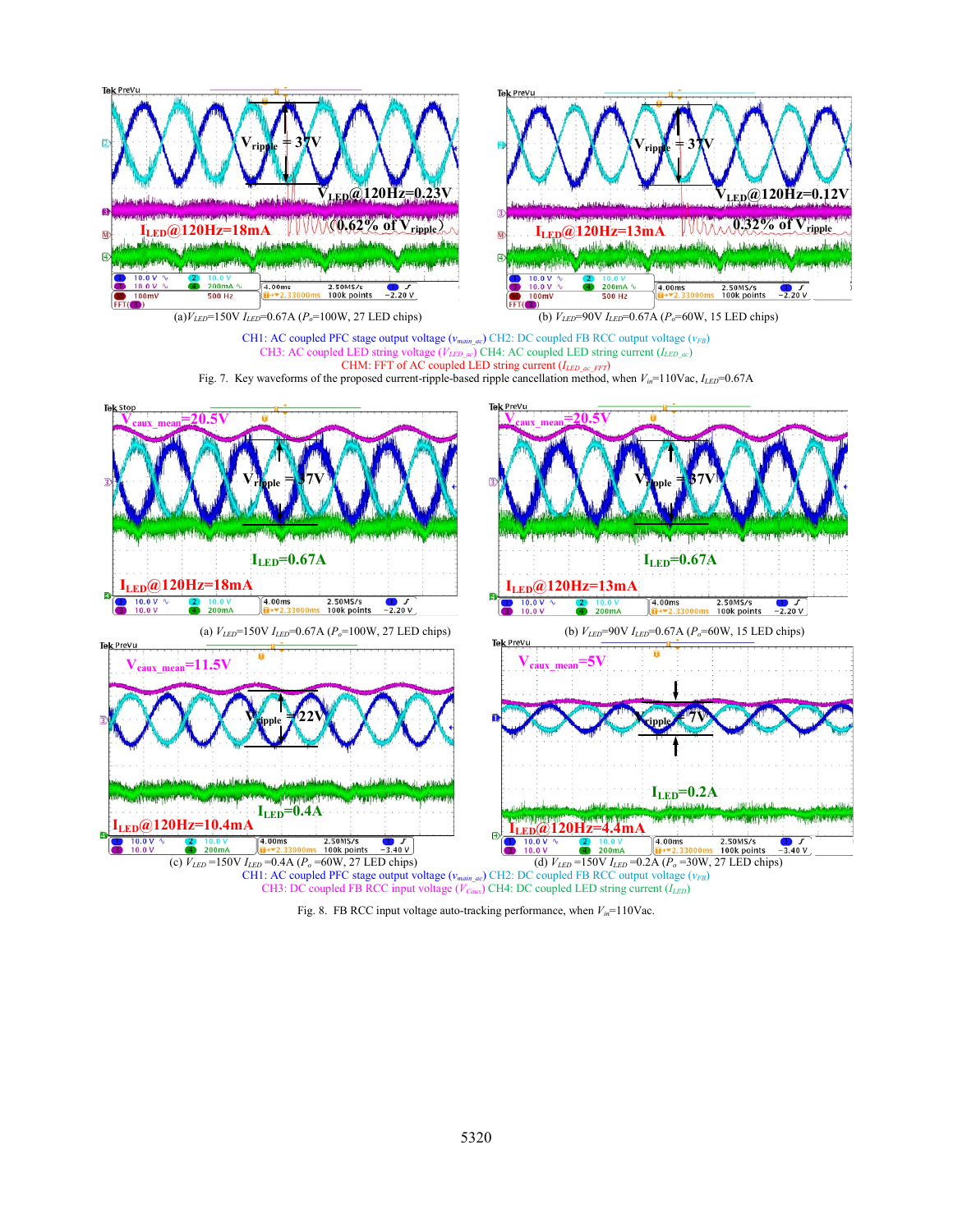

Fig. 11: FB RCC stage loss in proposed LED driver when  $V_{LED} \approx 150 \text{V}$ ,  $I_{LED} = 0.67 \text{A}$ ,  $P_o = 100 \text{W}$ .